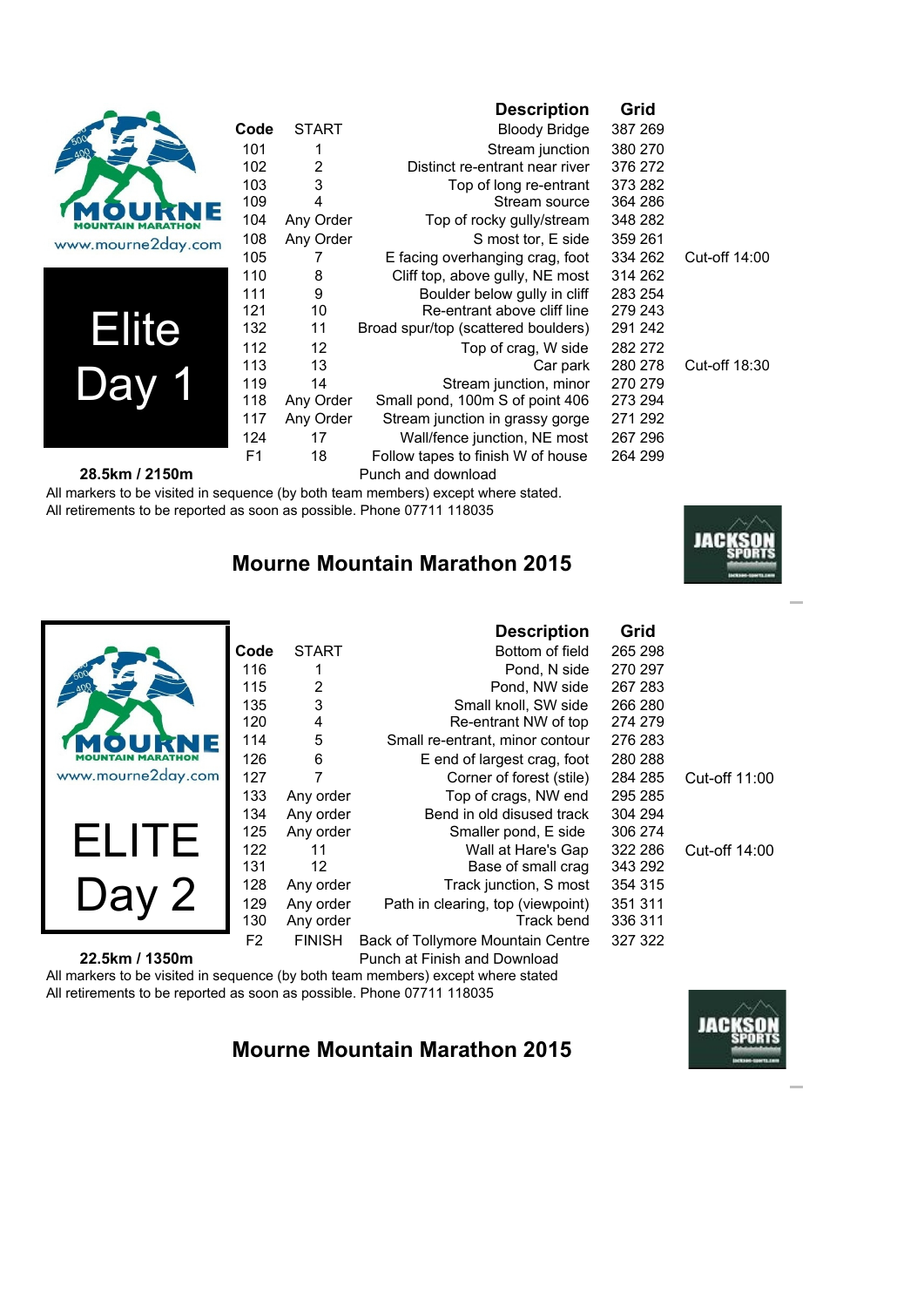|                |                |               | <b>Description</b>                | Grid    |               |
|----------------|----------------|---------------|-----------------------------------|---------|---------------|
|                | Code           | <b>START</b>  | <b>Bloody Bridge</b>              | 387 269 |               |
|                | 101            |               | Stream junction                   | 380 270 |               |
|                | 102            | 2             | Distinct re-entrant near river    | 376 272 |               |
|                | 103            | 3             | Top of long re-entrant            | 373 282 |               |
|                | 104            | 4             | Top of rocky gully/stream         | 348 282 |               |
|                | 105            | 5             | E facing overhanging crag, foot   | 334 262 | Cut-off 14:00 |
|                | 110            | 6             | Cliff top, above gully, NE most   | 314 262 |               |
|                | 111            | 7             | Boulder below gully in cliff      | 283 254 |               |
|                | 112            | 8             | Top of crag, W side               | 282 272 |               |
|                | 113            | 9             | Car park                          | 280 278 | Cut-off 18:00 |
|                | 119            | 10            | Stream junction, minor            | 270 279 |               |
| Jav            | 118            | Any order     | Small pond, 100m S of point 406   | 273 294 |               |
|                | 117            | Any order     | Stream junction in grassy gorge   | 271 292 |               |
|                | 124            | 13            | Wall/fence junction, NE most      | 267 296 |               |
|                | F <sub>1</sub> | <b>FINISH</b> | Follow tapes to finish W of house | 264 299 |               |
| 22.6km / 1570m |                |               | Punch and download                |         |               |

All markers to be visited in sequence (by both team members) All retirements to be reported as soon as possible. Phone 07711 118035



#### **Mourne Mountain Marathon 2015**



|     | Code | SIARI     |
|-----|------|-----------|
|     | 116  | 1         |
|     | 115  | 2         |
|     | 120  | 3         |
|     | 114  | 4         |
|     | 126  | 5         |
|     | 127  | 6         |
|     | 133  | Any order |
|     | 134  | Any order |
|     | 125  | Any order |
| Day | 122  | 10        |
|     | 131  | 11        |
|     | 130  | 12        |

|                |               | <b>Description</b>                | Grid    |               |
|----------------|---------------|-----------------------------------|---------|---------------|
| Code           | <b>START</b>  | Bottom of field                   | 265 298 |               |
| 116            |               | Pond, N side                      | 270 297 |               |
| 115            | 2             | Pond. NW side                     | 267 283 |               |
| 120            | 3             | Re-entrant NW of top              | 274 279 |               |
| 114            | 4             | Small re-entrant, minor contour   | 276 283 |               |
| 126            | 5             | E end of largest crag, foot       | 280 288 |               |
| 127            | 6             | Corner of forest (stile)          | 284 285 | Cut-off 11:30 |
| 133            | Any order     | Top of crags, NW end              | 295 285 |               |
| 134            | Any order     | Bend in old disused track         | 304 294 |               |
| 125            | Any order     | Smaller pond, E side              | 306 274 |               |
| 122            | 10            | Wall at Hare's Gap                | 322 286 | Cut-off 15:00 |
| 131            | 11            | Base of small crag                | 343 292 |               |
| 130            | 12            | Track bend                        | 336 311 |               |
| F <sub>2</sub> | <b>FINISH</b> | Back of Tollymore Mountain Centre | 327 322 |               |

#### **19.4km / 1210m** Punch at Finish and Download

All markers to be visited in sequence (by both team members) All retirements to be reported as soon as possible. Phone 07711 118035



#### **Mourne Mountain Marathon 2015**

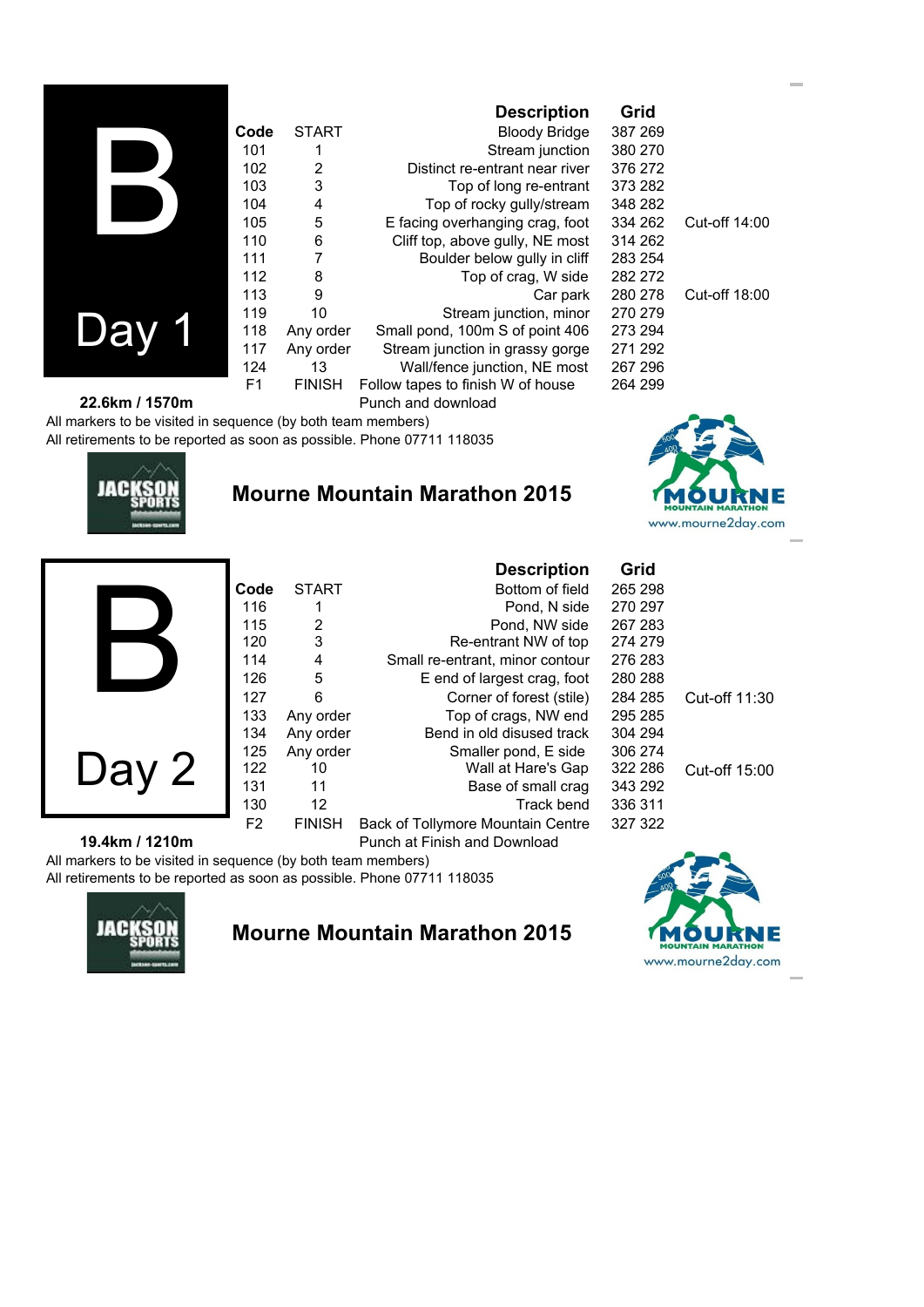|                |               | <b>Description</b>                | Grid    |               |
|----------------|---------------|-----------------------------------|---------|---------------|
| Code           | <b>START</b>  | <b>Bloody Bridge</b>              | 387 269 |               |
| 101            |               | Stream junction                   | 380 270 |               |
| 102            | 2             | Distinct re-entrant near river    | 376 272 |               |
| 106            | 3             | Stream junction                   | 372 277 |               |
| 107            | 4             | Wall path junction                | 353 267 |               |
| 105            | 5             | E facing overhanging crag, foot   | 334 262 | Cut-off 14:00 |
| 125            | 6             | Smaller pond, E side              | 306 274 |               |
| 113            | 7             | Car park                          | 280 278 | Cut-off 17:30 |
| 119            | 8             | Stream junction, minor            | 270 279 |               |
| 118            | Any order     | Small pond, 100m S of point 406   | 273 294 |               |
| 117            | Any order     | Stream junction in grassy gorge   | 271 292 |               |
| 124            | 11            | Wall/fence junction, NE most      | 267 296 |               |
| F <sub>1</sub> | <b>FINISH</b> | Follow tapes to finish W of house | 264 299 |               |
|                |               | Punch and download                |         |               |

**18.4km / 1110m** All markers to be visited in sequence (by both team members)

All retirements to be reported as soon as possible. Phone 07711 118035



**Cy** 

Da

### **Mourne Mountain Marathon 2015**



|               |                |               | <b>Description</b>                | Grid    |               |  |
|---------------|----------------|---------------|-----------------------------------|---------|---------------|--|
|               | Code           | <b>START</b>  | Bottom of field                   | 265 298 |               |  |
|               | 115            | Any order     | Pond, NW side                     | 267 283 |               |  |
|               | 137            | Any order     | Pond, E side                      | 274 289 |               |  |
|               | 114            | Any order     | Small re-entrant, minor contour   | 276 283 |               |  |
|               | 126            | 4             | E end of largest crag, foot       | 280 288 |               |  |
|               | 127            | 5             | Corner of forest (stile)          | 284 285 | Cut-off 12:00 |  |
|               | 133            | 6             | Top of crags, NW end              | 295 285 |               |  |
|               | 134            |               | Bend in old disused track         | 304 294 |               |  |
|               | 122            | 8             | Wall at Hare's Gap                | 322 286 | Cut-off 15:00 |  |
| Day 2         | 140            | 9             | Stream/wall junction              | 337 301 |               |  |
|               | 130            | 10            | Track bend                        | 336 311 |               |  |
|               | F <sub>2</sub> | <b>FINISH</b> | Back of Tollymore Mountain Centre | 327 322 |               |  |
| 15.8km / 900m |                |               | Punch at Finish and Download      |         |               |  |

All markers to be visited in sequence (by both team members) All retirements to be reported as soon as possible. Phone 07711 118035



#### **Mourne Mountain Marathon 2015**